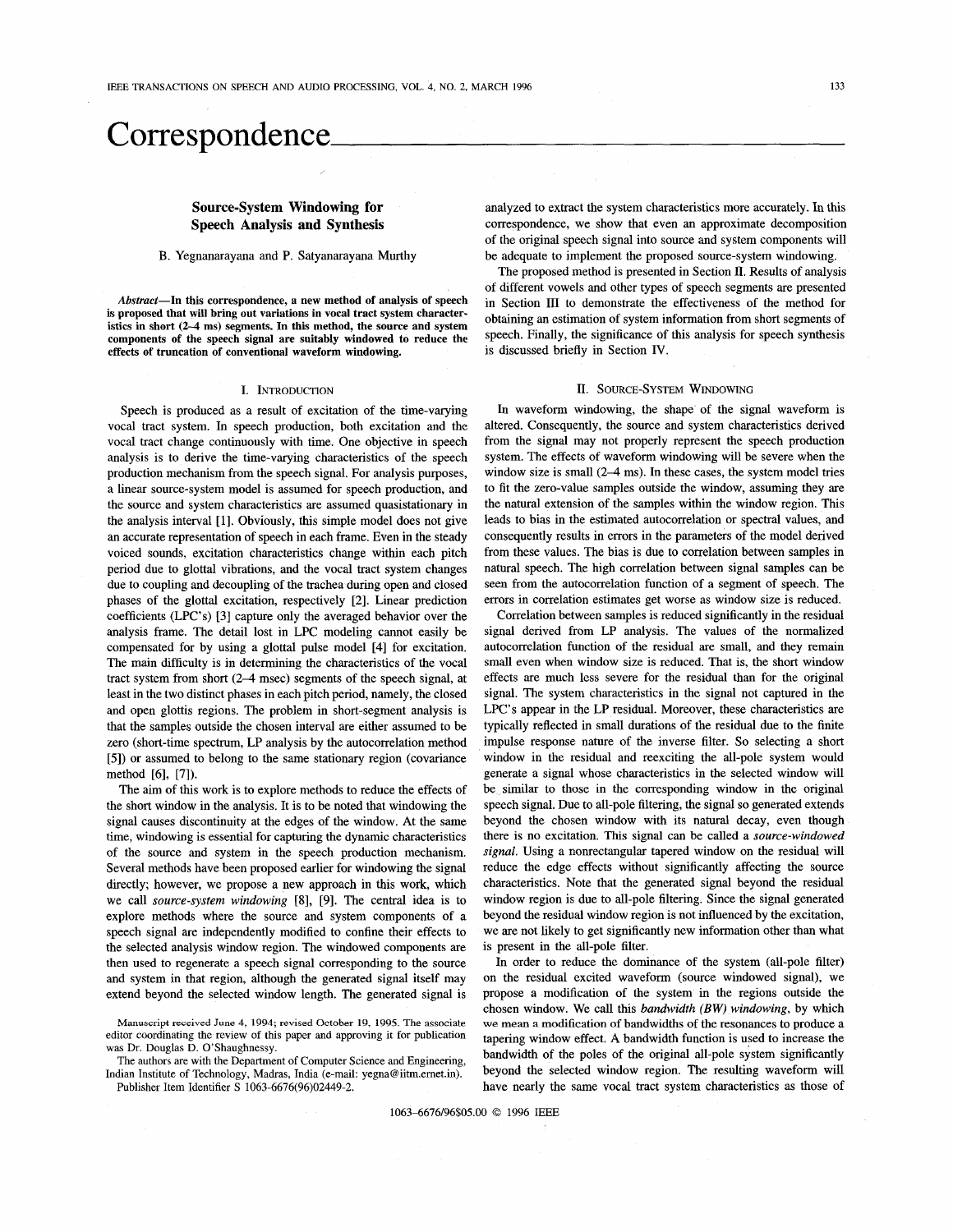

Fig. 1. Steps in the algorithm for source-system windowing. For source windowing alone, no change in damping is made in the all-pole filter.

the original speech signal within the window. The samples beyond the selected region taper faster than the signal in the short region of interest, thus enhancing the characteristics of the signal within the window. The steps in the algorithm for source-system windowing are given in Fig. **1.** BW windowing may reduce the frequency resolution slightly, but would still bring out the characteristics of the system in the analysis window. The results of analysis of a synthetic signal, generated by exciting a tenth-order all-pole model by a periodic sequence of Liljencrants-Fant (LF) model glottal pulses [4], are shown in Fig. 2. The signal is preemphasized before analysis. For the closed glottis region the all-pole model spectrum in Fig. 2(a) is used, and for the open glottis region the same model with its poles damped, as shown in Fig. 2(b), is used. Since all the poles are damped, some higher formants may be lost in the LP analysis **of** the damped signal for the open phase region. The need for bandwidth windowing is evident from Fig. 2(e) and **(f),** which show the signal generated using source windowing in the open glottis interval and the corresponding tenth-order LP spectrum, respectively. Clearly, the oscillations due to the first formant outside the selected window dominate the analysis. This influence is reduced significantly when BW windowing is used, as shown in Fig. 2(k). Comparison with covariance analysis is illustrated in Fig. 2(1) and (m) for the closed and the open glottis regions, respectively. The covariance analysis gives the correct LP spectrum, as shown in Fig. 2(1), in the closed phase, as it does not have any effects of glottal source. Fig. 2(m) shows that the covariance analysis fails in the open glottis region.

We have also observed that the significant features, such as formant peaks and their bandwidths, are preserved to a large extent even for very sharp changes in the bandwidth function. There will be slight increases in the bandwidths of the formants as the bandwidth window is sharpened. The effectiveness of BW windowing is illustrated through the results given in [Fig. 3.](#page-3-0) The symmetric Itakura distances [10] are computed between the spectra in the closed and open glottis regions in a pitch period of a natural voiced speech signal, for cases with and without bandwidth windowing. The distances are also computed between spectra for three different bandwidth windows. The three bandwidth windows (denoted as *A, B,* C in Fig. 3) differ in their sharpness of the taper outside the duration of the residual window, with sharpness increasing from *A* to C. The spectrum obtained in the closed glottis region without BW windowing is consistent with the spectra obtained using BW windowing for the three BW windows, as seen by the closeness of the distances  $d_{13}$ ,  $d_{35}$ , and *d57* to unity. The spectrum obtained in the open glottis region without BW windowing is dominated by the first formant  $(F_1)$  of the original **LP** spectrum and is different from the spectrum obtained using BW windowing for the same region. Hence, the distance  $d_{24}$ is large while the distances *d46* and *dss* are close to unity. The fact that both  $d_{46}$  and  $d_{68}$ , and similarly  $d_{35}$  and  $d_{57}$  are all close to unity even though the BW window is progressively sharpened from *A* to *C,* demonstrates that the sharpness with which the BW window is tapered is not very critical. The large distances  $d_{34}$ ,  $d_{56}$ , and  $d_{78}$ confirm that there is a significant change in the spectra for the closed and the open glottis regions.

### m. SHORT WINDOW **ANALYSIS** OF SPEECH SEGMENTS

In this section we consider analysis of several types of speech segments using source-system windowing. In all these cases we consider a source window of size 3 msec which includes a 0.5 ms taper on either side and a BW window of the shape shown in Fig. 2(g). Our observation of the results of analysis are as follows: Analysis of the signal for nasal */m/* shows that the low sharp first formant due to the nasal tract is not significantly influenced by the glottal opening and closure. For unvoiced speech, source-system windowing does not show significant differences when compared to the conventional LP spectrum. This is because the vocal tract system is generally steady during the production of unvoiced speech.

Results of analysis of different natural vowels using the sourcesystem windowing in the closed and open glottis regions of a pitch cycle are shown in [Fig. 4.](#page-3-0) In these cases, the closed phase region is identified as the region after the largest peak in the LP residual. The open phase region is identified as the region just preceding the largest peak in the LP residual. In the open glottis region, we observe a significant increase in the bandwidth of the first formant and an increase in the value of the first formant  $(F_1)$  in some cases [11]-[13]. These observations are confirmed by the Itakura distances between the spectra in the open and closed regions. As in Fig. 2, some higher formants are lost in a few cases due to LP analysis of short data records.

For some speech segments (e.g., the vowel /u/ in high-pitched female speech), the source-system windowing brings out clearly the differences in spectra in the closed and open glottis regions. However,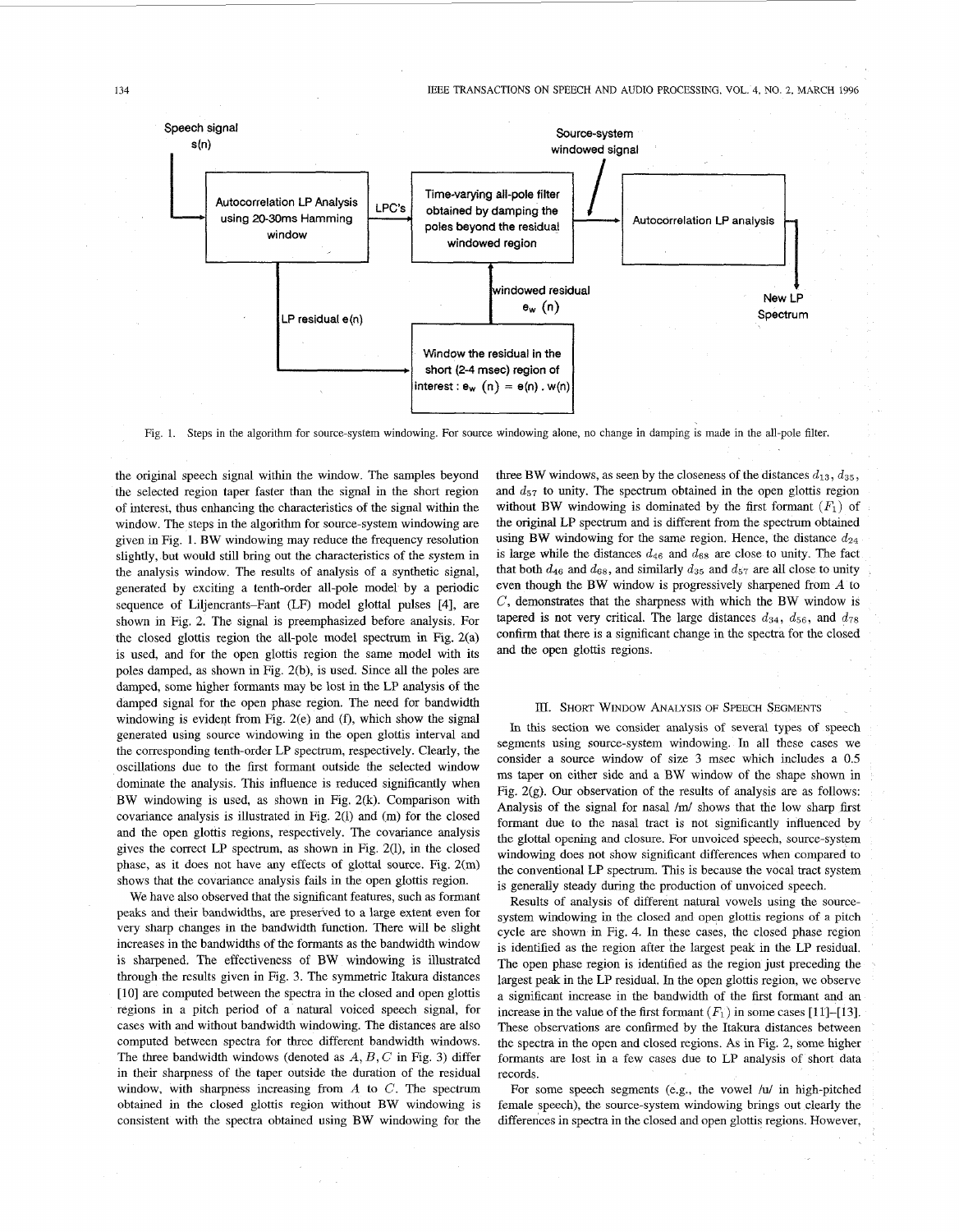

Fig. 2. Analysis of a synthetic signal using source-system windowing. (a), (b) Tenth-order all-pole model spectra used for synthesis in the closed and open glottis intervals, respectively. (c) Signal generated without BW windowing in the closed glottis interval. (d) Tenth-order LP spectrum of the signal in (c). (e) Signal generated in the open glottis interval without BW windowing. (f) The corresponding tenth-order LP spectrum. (g) BW window function—(h), (i), (j), (j), and (k) are the figures corresponding to (c), (d), (e), and (f) for the case with BW windowing. (l) Tenth-order covariance analysis LP spectrum in closed glottis region of the signal. (m) Tenth-order covariance analysis LP spectrum in the open glottis region of the signal.

it is generally difficult to identify the closed and open glottis regions, even approximately, from either the waveform or the LP residual.

these differences in the vocal tract system on the quality of synthetic speech is examined briefly in the next section.

In CV transition regions, the characteristics of the vocal tract system exhibit rapid temporal and spectral changes. The spectra obtained using source-system windowing in one such transition for the sound /ca/ are shown in Fig. 5. The LP spectra obtained in the consonant region (shown by  $2, 3, \dots, 10$  in the figure) are different from those obtained in the vowel region (shown by 11 in the figure), while the conventional LP spectrum (shown by 1) exhibits the behavior for the entire frame. These results show that the new method of windowing indeed helps in extracting the system characteristics in the open and closed glottis regions of voiced speech. The effects of

# **IV. DISCUSSION**

Voiced parts of speech primarily dictate the naturalness of synthetic speech **[13],** although the overall quality depends on both voiced and unvoiced speech. The quality of speech synthesized from LPC's depends on modeling the excitation source for voiced speech. Using a glottal pulse model for excitation and the LPC's for system will not reflect the dynamics of the vocal tract system within a pitch period. Through informal listening, we have noticed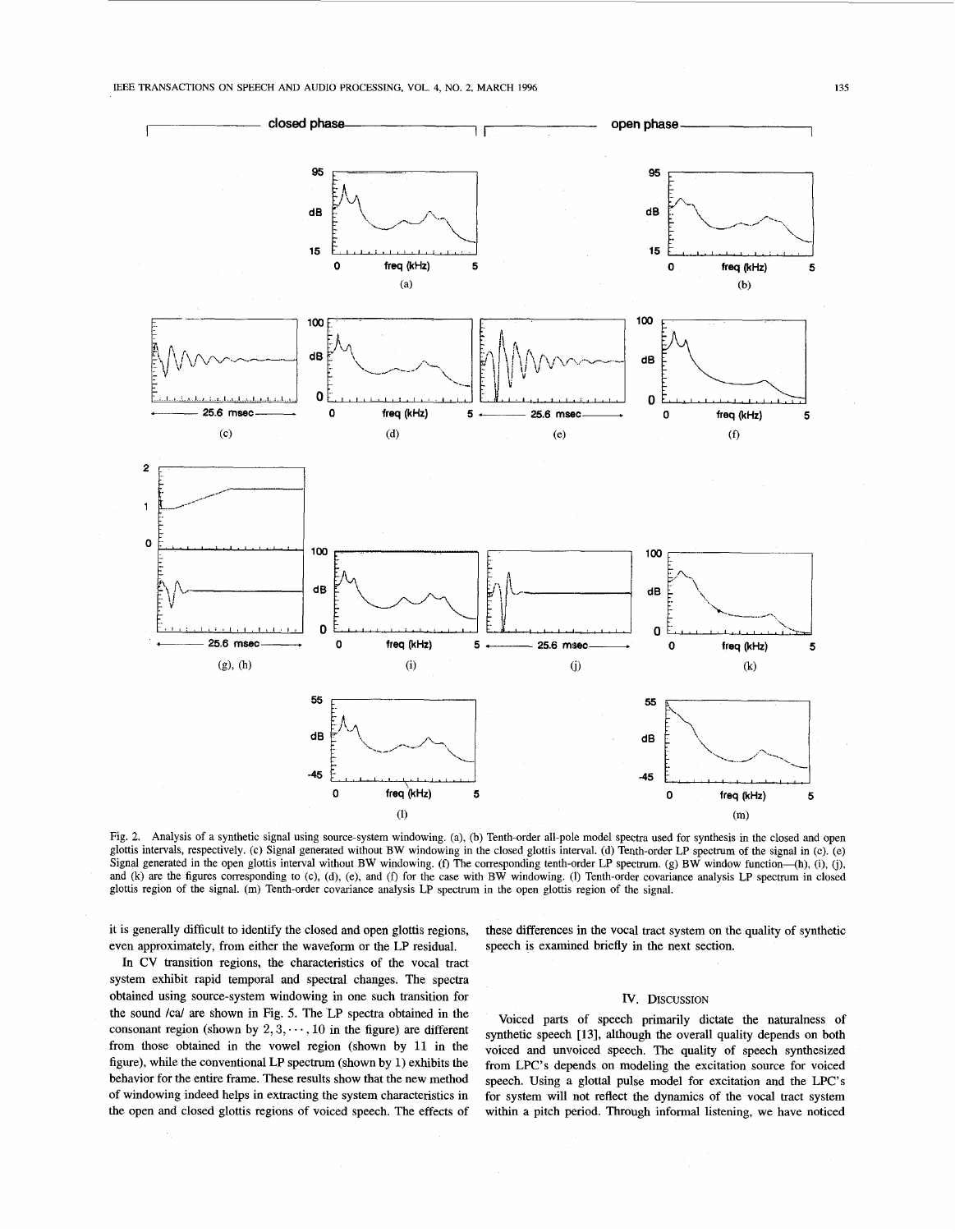<span id="page-3-0"></span>**<sup>136</sup>**IEEE TRANSACTIONS ON SPEECH *AND* AUDIO PROCESSING, VOL. 4, NO. 2, **MARCH <sup>1996</sup>**



Fig. *3.*  Comparison of different bandwidth windows for a natural voiced speech signal. The distances shown below are the symmetric Itakura distances for the cases mentioned in the figure.



waveform, LP spectrum for closed phase, LP spectrum for open phase and the symmetric Itakura distance between these LP spectra are given along a row.

that synthesizing speech using separate LPC's for open and closed \* glottis regions produces a more natural sounding speech compared to the conventional LPC synthesis.

In this correspondence, we have shown that, using suitable residual and bandwidth windows for source and system components of a speech signal, it is possible to derive the charactenstics of the vocal